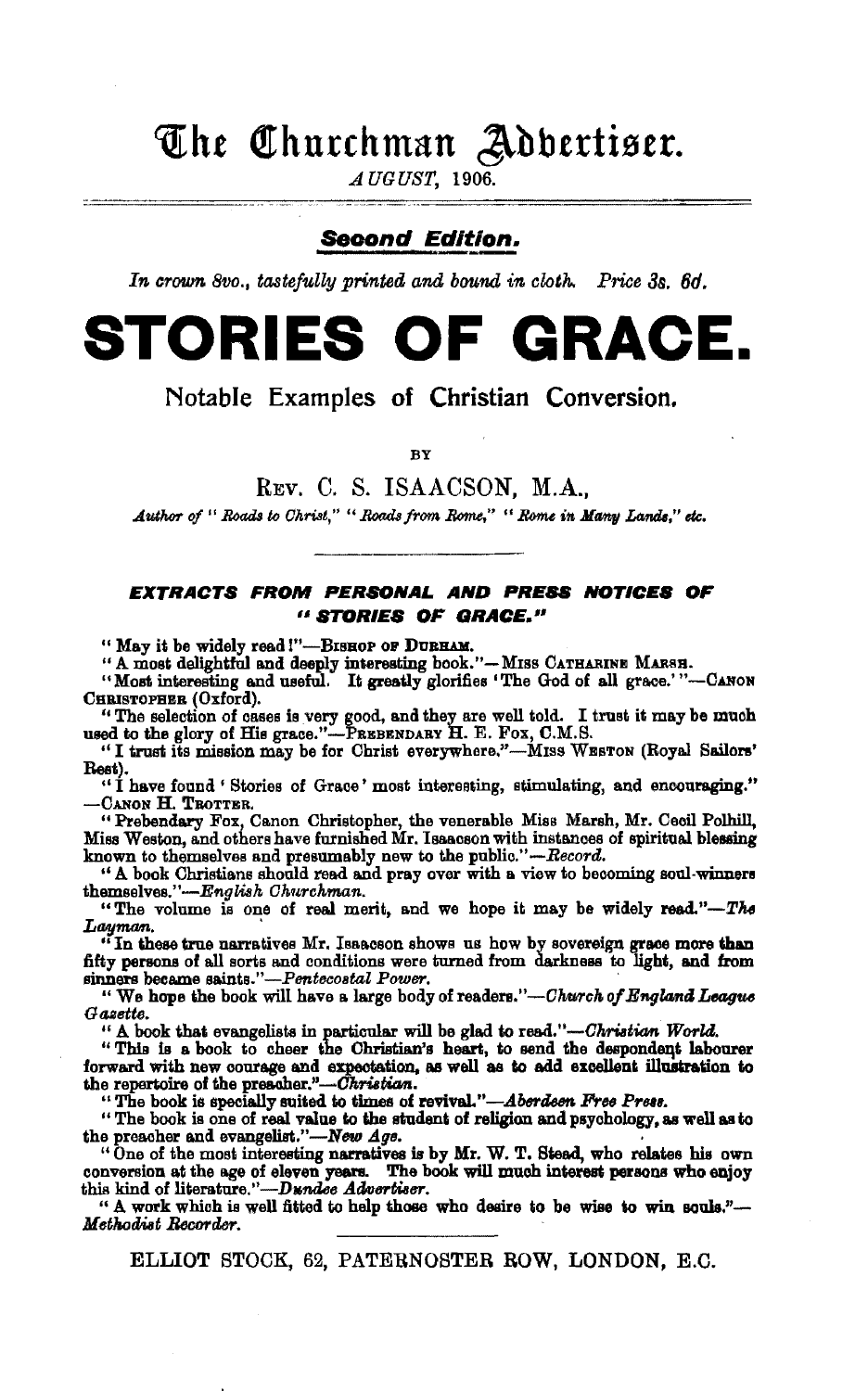# **A HISTORY OF EGYPT.**

## **By Professor JAMES H. BREASTED.**

### **Superbly Illustrated. Price 20s. net.**

### **A most Interesting and valuable history founded on reeent original researches by the author, who is Professor of Egyptology**  at the University of Chicago.

The sensational discoveries of the last eight years in Egypt have entirely revolutionized many of the ideas conventionally held by former writers, and the time has come to group together the late extraordinary discoveries, end to offer to the public en intelligent and intelligible resume of their bearing upon history. Freed from all technicalities, Professor Breasted's History is popular in aim but very up-to-date. Its object is to instruct the reader rather than to exploit novel theories. The illustrations are well executed and of quite exceptional interest.

Scholars, travellers, and Students of the Old Testament, and all those who desire en acquaintance with the history of Egypt will find Professor Breasted's book of the highest value.

HODDER AND STOUGHTON, 27, PATERNOSTER ROW, LONDON.

## **ELLIOT STOCK'S NEW BOOKS**

In crown Svo., cloth, gUt lettered, price 5s.

**REASON IN BELIEF; or, Faith for an Aae of Solence.**  An Examination into the Rational and Philosophic Content of the Christian Faith. By FRANK. SEWALL, M.A., D.D.

"The arguments appeal to readers of a philosophteal bent, and are often suggestive and forceful."-<br>*Methodist Recorder*,

In crown Svo., cloth, gilt lettered, price 2s. 6d. net.

**FROM THE PORCH TO THE ALTAR.** A Catechism on the Church, illustrated from Holy Scripture, for the use of Senior Children or Communicants'<br>Guilds. By the Rev. JOHN THORNTON, M.A., Author of "A Catechism of the Church<br>Catechism," "The Order of Morning and Evening Prayer,"

In crown 8vo., paper cover, price Sd.

**ON THE OUEST/ON OF A REVISION OF THE BOOK OF COMMON PRAYER.** By the Rev. E. J. HILLIER, Vicar of Cardington.

#### **NEW VOLUME OF VERSE.**

In crown 8vo., cloth, gilt lettered, price 2s. 6d. net.

## **REVELATIO DEl; or, The Eternal Revelation of the Triune God.** By the Rev. BERNARD HERKLOTs, M.A.

"' Bevelatio Del ' is an excellent piece of work. It deserves high praise, for it is interesting and suggestive throughout."-Abercorn *Dally Journal*.

ELLIOT STOCK, 62, PATERNOSTER ROW, LONDON, E.C.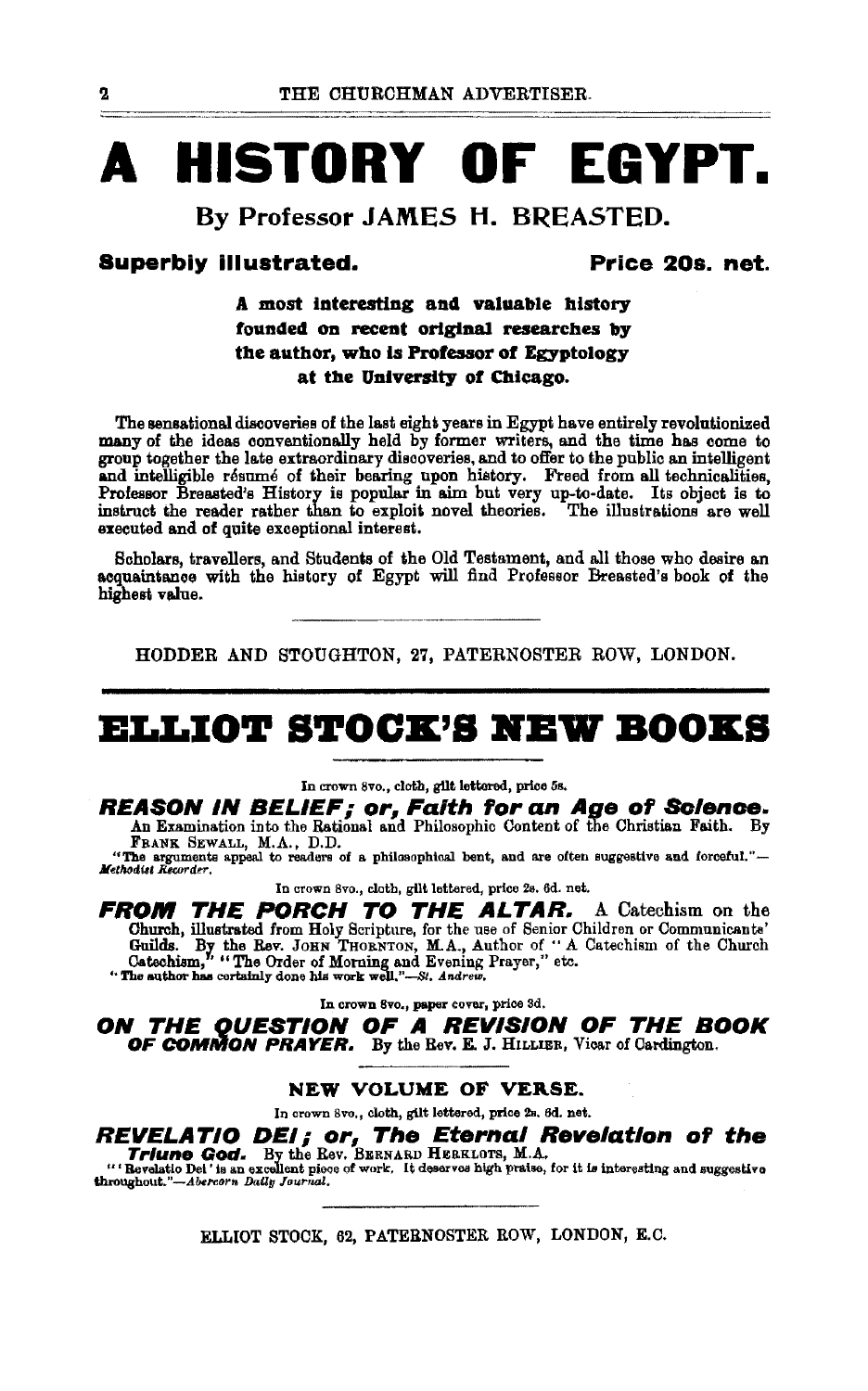### COMPANION VOLUME TO "VITAL RELIGION." Crown 8vo., cloth, and gilt-lettered, price 2s. 6d. net.

# **Personality and Power;**

### Or, THE SECRET OF REAL INFLUENCE.

BY

REV. G. H. S. WALPOLE, D. D., *Examining Chaplain to the Archbishop of York; Rector of Lambeth.* 

## $\mathbf E$ ttracts from Reviews of "Personality and Power."

"A series of thoughtful addresses on the secret of real influence. He shows how the development or revelation of the true self should be the aim of life, and that men best help others by what they are, not by what they have.... The book is one well worth careful study; and its reflections will be found stimulating." $\longrightarrow$ *New Age.* 

"The writer has vigour in his own thought, and many a reader will be stimulated and helped when following Dr. Walpole as he develops his theme and illustrates and enforces it with so many concrete and inspiring examples." *-Western Morning News.* 

" The book is rich in fresh and suggestive considerations on character, its formation and influence, and should appeal to thoughtful and earnest readers." *-Aberdeen Free Pt·ess.* 

" A thoughtful and beautiful book. . . . These addresses are mature and sympathetic, and fitted to be most helpful. . . . Dr. Walpole feels more intensely than most that the secret of life is to develop the new personality on noble lines. • •. We have no doubt that this volume will by degrees make for itself an audience."-Church Family Newspaper.

"Its aim is to show that power lies in personality, and that every personality whether that of slave or King, pupil or master-so far as it is developed has mfluence. The book is based on addresses given by the author on various occasions during the last four years."-Notts Guardian.

" This interesting and thoughtful volume by the Rector of Lambeth is the sequel to his stimulating and helpful work, entitled 'Vital Religion; or, The Personal Knowledge of Jesus Christ.'. . . Not the least attractive feature of the book is its philosophic breadth of mind. Not a single trace of narrowness of outlook or attitude is to be found within its pages. We therefore heartily commend this publication as one worthy of being read and re-read, believing, as we do, that it is a most helpful and inspiring work in every way."-St. *Andrew.* 

ELLIOT STOCK, 62, PATERNOSTER ROW, LONDON, E,C.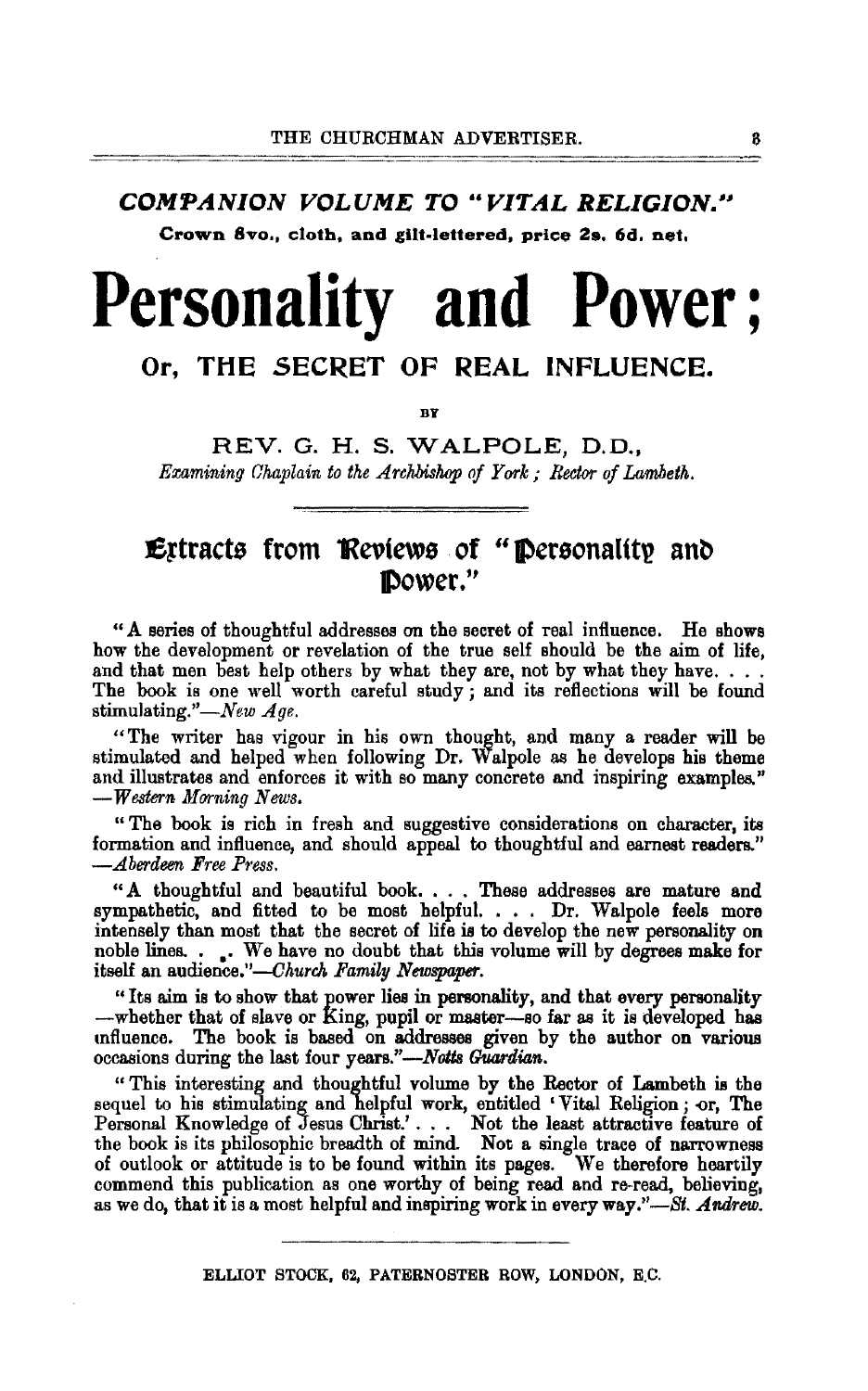#### NEW AND HELPFUL MANUAL FOR THE HOLY COMMUNION.

SECOND EDITION. In limp cloth, for the pocket, and uniform with the Prayer-Book, ls. in cloth, and in leather binding at 2s. ; lambskin, 8s.; and in Persian calf, 8a. 6d.

## **COMMUNION AND OFFERING.**

By the Rev. G. H. S. WALPOLE, D.D., Examining Chaplain to the

Archbishop of York, Rector of Lambeth.

### Extracts from Personal and Press Notices.

The Rev. B. M. O. HANCOOK writes: "I feel the book is worthy of unqualified recommendation. It meets<br>a real need, and no one who uses the book but will be enabled to enter devoutly and intelligently into the<br>Great Service

west west that the state of think it a most useful little book, and shall be glad to recommend it."<br>"The distinguishing feature of this little manual of Eucharistic instruction and worship is its constant

net use under the Liturgy as determining the course of Bucharistic devotion. The prayers insistence upon the structure of the Liturgy as determining the course of Bucharistic devotion. The prayers are simple and well chose

"The value of this excellent little book is very great. It is for busy people who want short and good prayers, and who welcome sound instruction if it can be briefly given. The whole forms a singularly complete and conveni

FoURTH EDITION. In 32mo. size, cloth limp, for the pocket, 2a. ; also for presentation, in leather binding,  $3s'$ : in lambskin,  $3s$ ,  $6d$ , : and in Persian calf,  $4s$ ,  $6d$ .

## **THE PEOPLE'S PSALTER:**

#### A Plain Book for those who wish to use the Psalms In Church with intelligence and devotion.

"The book eeems to be admirably adapted for its purpose, and I trust it will have a very wide usefulness."--BISHOP OF DURHAM.

. "We think that this little book may be a useful help by suggesting ways in which different Psalms may be applied to problems and solutions with which the Unurch is always confronted."<br>Designied to present day, difficult

#### BY THE SAME AUTHOR.

SEVENTH EDITION. In crown Svo., cloth, gilt lettered, price 2s. 6d. net

## **VITAL RELIGION;**

Or, The Personal Knowledge of Christ.

"The keynote of the Triendahip and intimes."<br>Dr. Walpole has give "The keynote of this interesting and beautiful book is the thought that religion is essentially the life of endantip and intimacy with God revealed in Josus Christ. . . . . We have no hesitation in saying that  $\label{eq:reduced} \begin{array}{c}\n \text{or} \text{The ke} \\ \text{friendahip} \\ \text{Dr. Walpol} \\ \text{especially} \\ \text{tribution} \end{array}$ Dr. Walpole has given us a work of real spiritual value, and we heartily commend it to all thoughtful readers,<br>especially to those who lament the 'decay of experimental religion.' The present volume is a solid con-<br>tributi

In 82mo., 8 pages, price One Halfpenny.

## **THE LITANY.**

Divided and arranged for particular intercession. ·(Reprinted from *The People's Psalter.)* 

Price 4d. Reprinted on cardboard and enlarged, size 16 in. by 10 $\frac{1}{2}$  in., the frontispiece from "COMMUNION AND OFFERING," entitled-

In the Mount of the Lord it shall be seen."

Intended for use in classes.

ELLIOT STOCK, 62, PATERNOSTER ROW LONDON, E.C.

'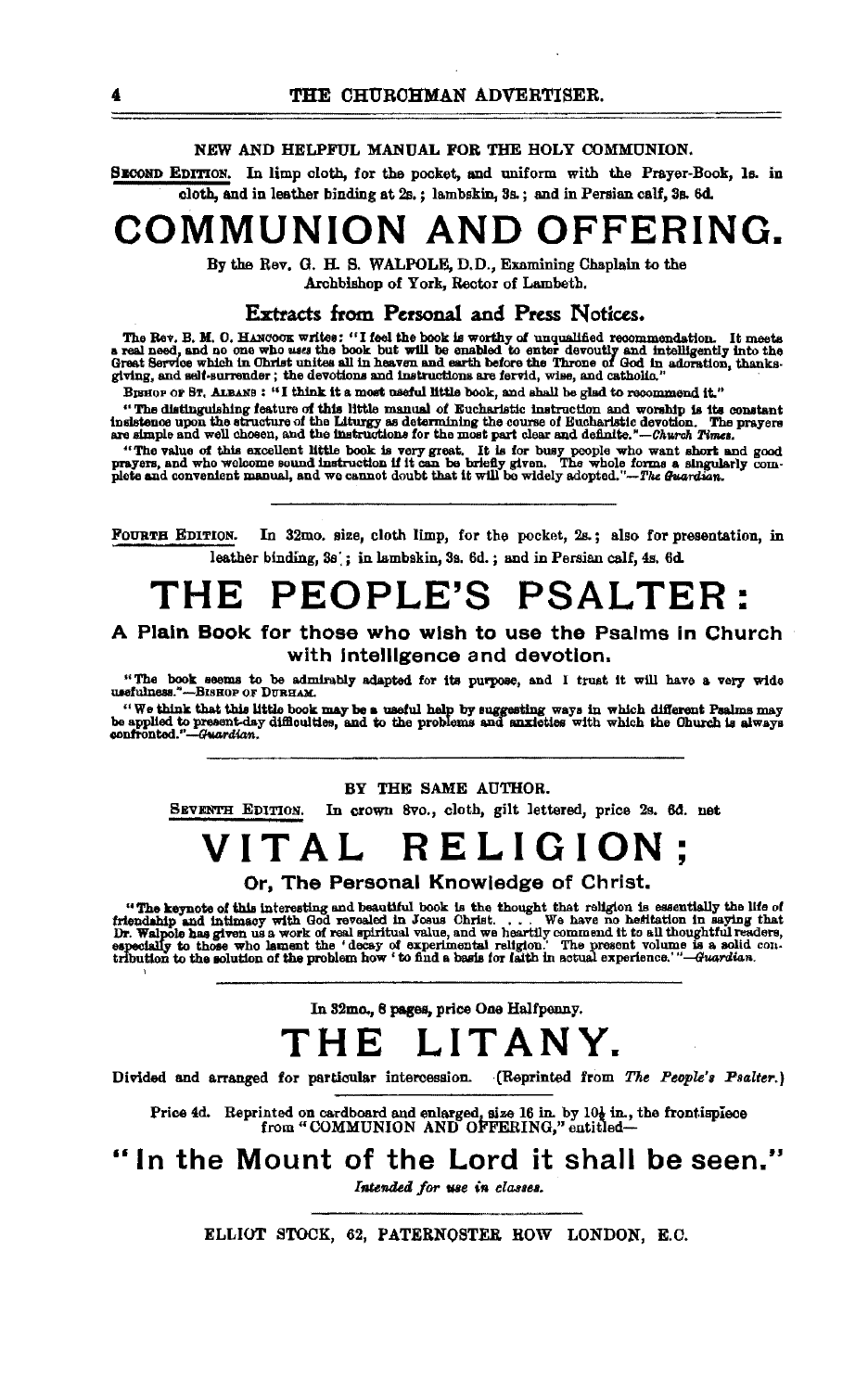### **PROTESTANT REFORMATION SOCIETY.**

The OLDEST Church Society for the Maintenance of the Religious Principles of the Reformation.<br>The ONLY Mission to Roman Catholics in England.<br>(Established 1927.)

**MISSIONARY. EDUCATIONAL. EVANGELISTIC.** 

**JUST PUBLISHED.** 

#### PROTESTANT DICTIONARY. TME **Beautifully Illustrated, 15s. net.**

Of REAL AND PERMANENT VALUE to a Clergyman, Minister, Teacher, Protestant Worker, Public<br>or Farochtal Library.

Funds are Urgently Needed. WALTER A. LIMBRICK, Secretary, 62, Berners Street, London, W,

## **EDUCATIONAL**

## SOUTH-EASTERN COLLEGE. RAMSGATE.

CHURCH of England Public School on the PRINCIPLES OF THE REFORMATION.<br>SICIANS and SURGEONS. Entrance Scholarships: March, July, December. JUNIOR SCHOOL in separate buildings.-For list of successes and full particulars apply HEADMASTER.

## THE PRIORY SCHOOL. NESTON. CHESHIRE.

Headmaster: The Rev. GEORGE MCNEILE, M.A., of Repton, and Emmanuel and Ridley Hall, Cambridge, and Councillor of the Church of England League.

DREPARES the Sons of Gentlemen for the Public Schools and the Royal Navy. Most healthy situation. Perfect drainage. Large playing-field. Attention given to gymnastics. games, and diet. References kindly permitted to the Bishops of Liverpool and Durham, and others.-Prospectus and terms on application to the HEADMASTER.

#### School for the Daughters of Gentlemen, Resident Pupils only. **HOUSE,** CMURCM WORTHING.

ECOGNISED by Board of Education. home. Fees moderate. Highest references. Address PRINCIPALS.

Large resident staff of English and Foreign Mistresses, all fully qualified. Every educational advantage with happy

## EASTBOURNE COLLEGE.

President: THE DUKE OF DEVONSHIRE, K.G.

Headmaster: REV. F. S. WILLIAMS, M.A., late Assistant-Master at Rugby School.

VHE School is a First-Grade School for the Sons of Gentlemen. Boys are prepared for the Universities, the Army and Civil Services, Professions, and Commercial Life. There are Special Army and Engineering Classes. Physical Drill is compulsory for the whole School.

### Heston House School. Heston. Middlesex. **Established 1873.**

DOARDING SCHOOL for Boys. Charming country house (ten miles west of London), with B grounds and cricket-field of 10 acres. Special care and attention to very young boys.<br>Sound religious instruction in accordance with the principles of the Church of England.<br>Prepares for Public Schools and all Examinatio Kensington and other clergy. For prospectus, views, etc., apply to REV. HEADMASTER.

#### MICHAEL'S 8T. COLLEGE, Near TENBURY, WORCESTERSHIRE.

BOYS thoroughly prepared for Public Schools. Most healthy situation; large playing fields and Fives Courts; separate cubicles. Head master, REV. W. A. RENWICK, M.A., late Scholar of Hertford College, Oxford.

APPLY: REV. THE WARDEN.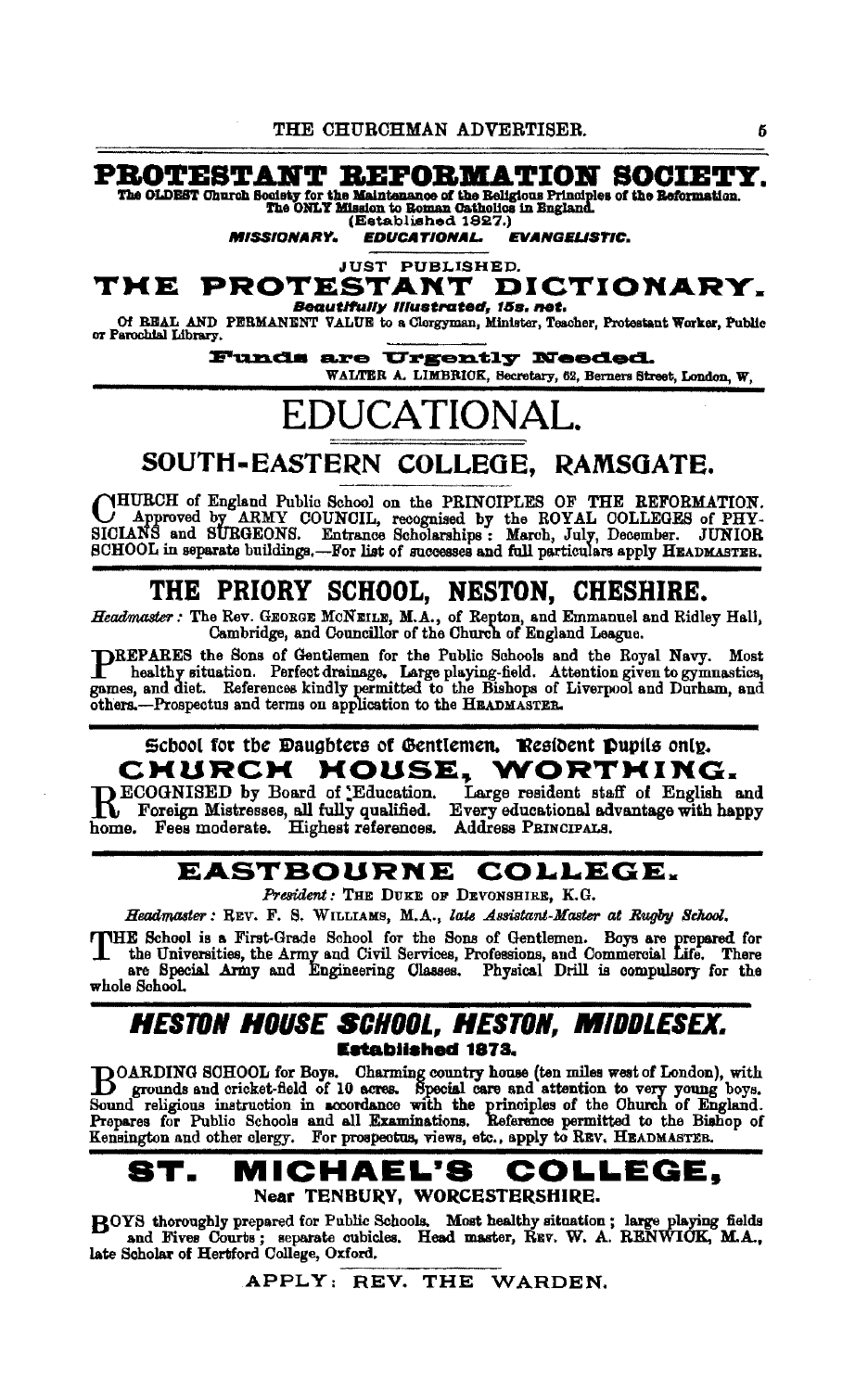## Church of England Zenana Missionary Society.

For Evangelistic, Medical and Educational Work among the<br>Women of India and China.

Patroness : H.R.H. THE DUCHESS OF CONNAUGHT.<br>Chairman : Sir W. MACKWORTH YOUNG, K.C.S.I.

The Society has at present 65 Stations, and Employs 228 Missionaries<br>in Home Connection, 116 Assistants in Local Connection, and over 900<br>Bible-Women and Teachers.

nue-women and readers.<br>
It has 14 fully-equipped Hospitals and numerous Dispensaries. Over<br>
450,000 cases were treated last year.<br>
The Magazines of the Society: *India's Women and China's Daughters*,<br>
The Magazines of the

quarterly (1d.).

**DONATIONS & SUBSCRIPTIONS ARE MUCH NEEDED.** 

Hon, Treasurer: Col. ROBT. WILLIAMS, M.P.<br>Secretaries: Olerical—Rev. G. TONGR, M.A.; Lay---Mr. H. L. HEBBERT.<br>Central Association—Miss MULVANY.

Office-27. CHANCERY LANE, LONDON, W.C.

### **INFANT ORPHAN ASYLUM.** WANSTEAD.

Patron: HIS MAJESTY THE KING.

This Institution maintains and educates the orphans of persons once in prosperity from<br>their earliest infancy until 15 years of age.

Nearly 500 children now in the Asylum. Annual Subscriptions are urgently needed.

Life Subscription for one Vote, £5 5s.; Annual Sub-<br>scription for one Vote, £5 5s.; Annual Sub-<br>scription for one Vote, 10s. 6d.

OFFICES: 63, LUDGATE HILL, E.C. Commr. H. C. MARTIN, R.N., Secretary.

## PAROCHIAL MISSIONS TO THE JEWS AT HOME AND ABROAD.

President-THE DEAN OF WORCESTER. Hon. Secs.-CANON SIR JAMES E. PHILIPPS, Bart, ARCHDEACON SUTTON.

Org. Sec.-REV. W. O. E. OESTERLEY.

Work in London, Liverpool, Manchester, Leeds, Bombay,

Applications for Grants have constantly to be refused owing to want of Funds.

Office: 39. VICTORIA STREET, LONDON, S.W.

#### "LIBERATOR" FUND. **RELIEF** Datron: H.R.H. PRINCE CHRISTIAN.

£10.000 required to Relieve New and Urgent Cases.

HUNDREDS of aged and afflicted victims, so cruelly The robbed of their life-savings by the great Liberator<br>Fraud, just as they were hoping to enjoy the fruit of their<br>industry and thrift. Many of them are members of the Church of England. Cheques and P.O.'s should be sent to the Secretary, Rev. J. STOCKWELL WATTS, 16, Farringdon Street, E.C.

#### THE MISSIONS TO SEAMEN

(with which is incorporated the Thames Church Mission). Patron: HIS MAJESTY THE KING.

Fice-Patrons: H.R.H. THE PRINCE OF WALES AND THE FOUR ARCHBISHOPS. Bankers : BABOLAY & Co., Pall Mall East, S.W.

**JUBILEE YEAR, 1856-1906.** 

To commemorate **FIFITY YEARS'** work for God<br>amongst saliors, The Missions to Seamen makes an<br>exament appeal for E10,000 as a SPECIAL JUBILEE<br>FIND, to open TEN NEW STATIONS in ports<br>prorts in South America), Singapore, Vanc

"homes from home") are now provided in 86 sea-<br>ports in all parts of the world.<br>Who will help the Church thus to care for her

Sailor Sons?

SAMO SULART C. KNOX, M.A., Secretary, The Missions to Seamen, 11, Buckingham Street, Strand, W.C.

**OPERATIVE JEWISH CONVERTS' INSTITUTION** 

(Church of England.)

PRESIDENT : COLONEL ROBERT WILLIAMS, M.P.

**OBJECT.**-To assist young Christian Jews in distress by enabling them to help themselves. They are received for three years, provided for entirely, and taught trades.

and we see also a series of the superport of the superport of the superport and done and done also needed, and will be most thankfully received by the Pincipal, the Bert H. O. ALLEBOOK, Palestine House, 58, Bodney Road, He Ramsgate.

Bankers-Messrs. BARCLAY & COMPANY, Ltd., 54<br>Lombard Street, E.C.

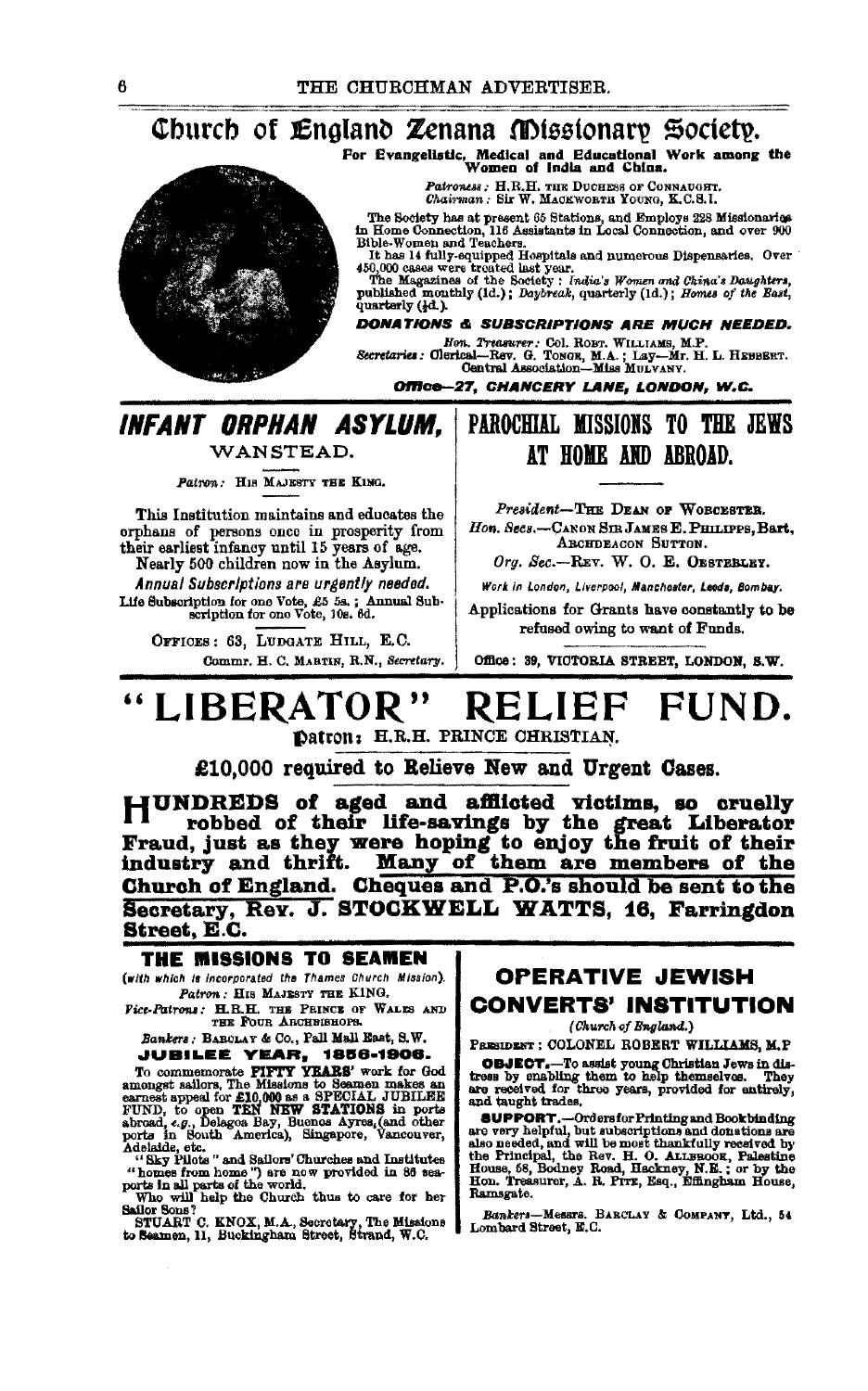### $\mathbf{\textcolor{blue}{COOK}}$ 'S TOURS to  $\mathbf{\textcolor{blue}{NORWAY}},$  &o.

#### CONDUCTED PARTIES.

Western Norway. - Leaving EVERY<br>TUESDAY and alternate SATURDAYS; 14 guineas. The Fjords, Lakes, and Mountains<br>of Norway.—Leaving July 31, August 14

and 28; 18 guineas.

Southern a.nd Western Norway.- Leaving July 27 and August 10; 20 guineas. Lakes, Rlvers,a.nd Forests of Sweden.

-Leaving fortnightly, July 28, August 11 and  $25$ ;  $21$  guineas.

MIDNIGHT SUN, Denmark & Sweden.--Leaving August ST. SUNNIVA, RAGNVALD JARL, VEGA.<br>1, 15, 29, and September 12; 25 guineas.

Inclusive fares, providing travel, hotels, ex- Descriptive Illustrated Programmes, with cursions, fees, transfers, conveyance of maps, etc., of all the above arrangements, free baggage, conductor, etc.

INDEPENDENT TOURS.

By the principal Railway, Steamship, and Carriage Routes to the Norwegian Fjords, North Cape, and all parts of Scandinavia, with or without hotel accommodation.

#### PLEASANT CRUISES.

Leaving at frequent intervals throughout the Season by the following first-class steamers :

VECTIS, OPHIR,

maps, etc., of all the above arrangements, free<br>on application.

THOS• COOK & SON, Ludgate Circus, London, and Branches.

## **ELLIOT STOCK'S NEW BOOKS.**

SIXTH EDITION. New Volume of Sermons by CANON WILBERFORCE. In crown Svo., handsomely printed and bound in cloth, gilt lettered, price 5s.

SERMONS PREACHED IN WESTMINSTER ABBEY. By BASIL WILBERFORCE, D.D., Canon of Westminster, Chaplain to the Speaker, Select Preacher before the University of Oxford.

" Thoughtful and carefully reasoned sermons, deserving of careful study."—*Church Family Newspaper.*<br>" We can quite understand the appreciation which requested their author to publish them."—*The Times*.

SECOND EDITION. Sermons by ARCHDEACON WILBERFORCE. In crown Svo., cloth, gilt lettered, price 5s.

FEELING AFTER HIM. Sermons preached for the most part in Westminster Abbey. Second Series. By BASIL WILBERFORCE, D.D., Archdeacon of West-minster, Chaplain to the Speaker, Select Preacher before the University of Oxford.

" What a feast for reflective minds the whole volume provides !"—Christian Commonwealth.<br>" Brilliant and sometimes daring thoughts expressed in eloquent language."—Guardian.<br>" Exceptionally able, thoughtful, vigorous, and

#### NEW NOVELS.

### BY THE AUTHOR. OF "LOTUS OR. LAUREL?"

SECOND EDITION.

In crown Svo., cloth, gilt lettered, 6s.

HASTY FRUIT. By HELEN WALLACE, Author of "The Greatest of These,"

MOLE FINUSION CONDUCTS OF LAUREL 2014.<br>"Lotus or Laurel ?" etc. "<br>"An unusually good book, carefully and restrainedly written."-Guardian.<br>"A tale of merit, with fine character, and good but not insistent moral tone."-Times

In crown Svo., cloth, gilt lettered, 5s.

AMOR VERITATIS; or, Love of the Truth. The Baronet's Story. By M.PENNELL.

"The author has gained two elements of interest for the book : a pleasing love-romance and an ' exposure' of Romish methods and purposes."-Dundee Advertiser.

#### NEW VOLUMES OF VERSE.

In foolscap 4to., cloth, gilt edges, price 5s. net.

CRANMER, Primate of All England. A Historical Drama. By RALPH

RICHARDSON. "The work is written In graceful and dignified blank verse, and is a readable study of a conspicuous ftgure in English *bistory."-Scot•man.* 

In crown 8vo., cloth, gilt lettered, price 3s. 6d. n e t.

RADIA; or, New Light on Old Truths. By ALEC C. MoRE.

ELLIOT STOCK, 62 PATERNOSTER ROW, LONDON, E.C.